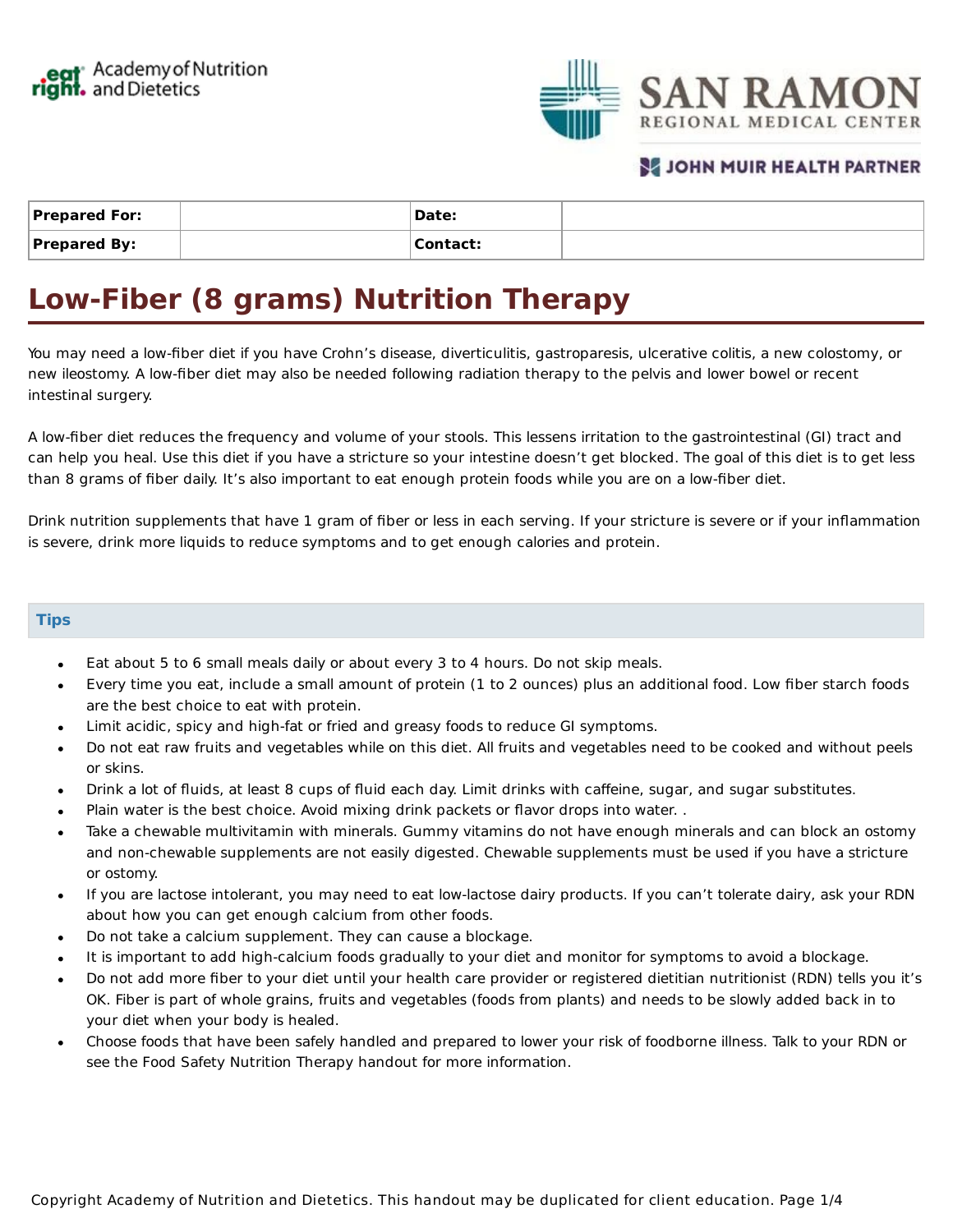### **Foods Recommended**

These foods are low in fat and fiber and will help with your GI symptoms.

| Food         | <b>Foods Recommended</b>                                                                                           |  |
|--------------|--------------------------------------------------------------------------------------------------------------------|--|
| Group        |                                                                                                                    |  |
| Grains       | Choose grain foods with less than 2 grams of fiber per serving.                                                    |  |
|              | Refined white flour products—for example, enriched white bread without seeds, crackers or pasta                    |  |
|              | Cream of wheat or rice                                                                                             |  |
|              | Grits (fine ground)                                                                                                |  |
|              | Tortillas: white flour or corn                                                                                     |  |
|              | White rice, well-cooked (do not rinse, or soak before cooking)                                                     |  |
|              | Cold and hot cereals made from white or refined flour such as puffed rice or corn flakes                           |  |
| Protein      | Lean, very tender, well-cooked poultry or fish; red meats: beef, pork or lamb (slow cook until soft; chop meats if |  |
| Foods        | you have stricture or ostomy)                                                                                      |  |
|              | Eggs, well-cooked                                                                                                  |  |
|              | Smooth nut butters such as almond, peanut, or sunflower                                                            |  |
|              | Tofu                                                                                                               |  |
| <b>Dairy</b> | If you have lactose intolerance, drinking milk products from cows or goats may make diarrhea worse. Foods          |  |
|              | marked with an asterisk (*) have lactose.                                                                          |  |
|              | Milk: fat-free, 1% or 2% * (choose best tolerated)                                                                 |  |
|              | Lactose-free milk                                                                                                  |  |
|              | Buttermilk*                                                                                                        |  |
|              | Fortified non-dairy milks: almond, cashew, coconut, or rice (be aware that these options are not good sources of   |  |
|              | protein so you will need to eat an additional protein food)                                                        |  |
|              | Kefir* (Don't include kefir in the diet until approved by your health care provider)                               |  |
|              | Yogurt*/lactose-free yogurt (without nuts, fruit, granola or chocolate)                                            |  |
|              | Mild cheese* (hard and aged cheeses tend to be lower in lactose such as cheddar, swiss or parmesan)                |  |
|              | Cottage cheese* or lactose-free cottage cheese                                                                     |  |
|              | Low-fat ice cream* or lactose-free ice cream                                                                       |  |
|              | Sherbet* (usually lower lactose)                                                                                   |  |
|              | Vegetables Canned and well-cooked vegetables without seeds, skins, or hulls                                        |  |
|              | Carrots or green beans, cooked                                                                                     |  |
|              | White, red or yellow potatoes without skins                                                                        |  |
|              | Strained vegetable juice                                                                                           |  |
| Fruit        | Soft, and well-cooked fruits without skins, seeds, or membranes                                                    |  |
|              | Canned fruit in juice: peaches, pears, or applesauce                                                               |  |
|              | Fruit juice without pulp diluted by half with water may be tolerated better                                        |  |
|              | Fruit drinks fortified with vitamin C may be tolerated better than 100% fruit juice                                |  |
| Oils         | When possible, choose healthy oils and fats, such as olive and canola oils, plant oils rather than solid fats.     |  |
| Other        | Broth and strained soups made from allowed foods                                                                   |  |
|              | Desserts (small portions) without whole grains, seeds, nuts, raisins, or coconut                                   |  |
|              | Jelly (clear)                                                                                                      |  |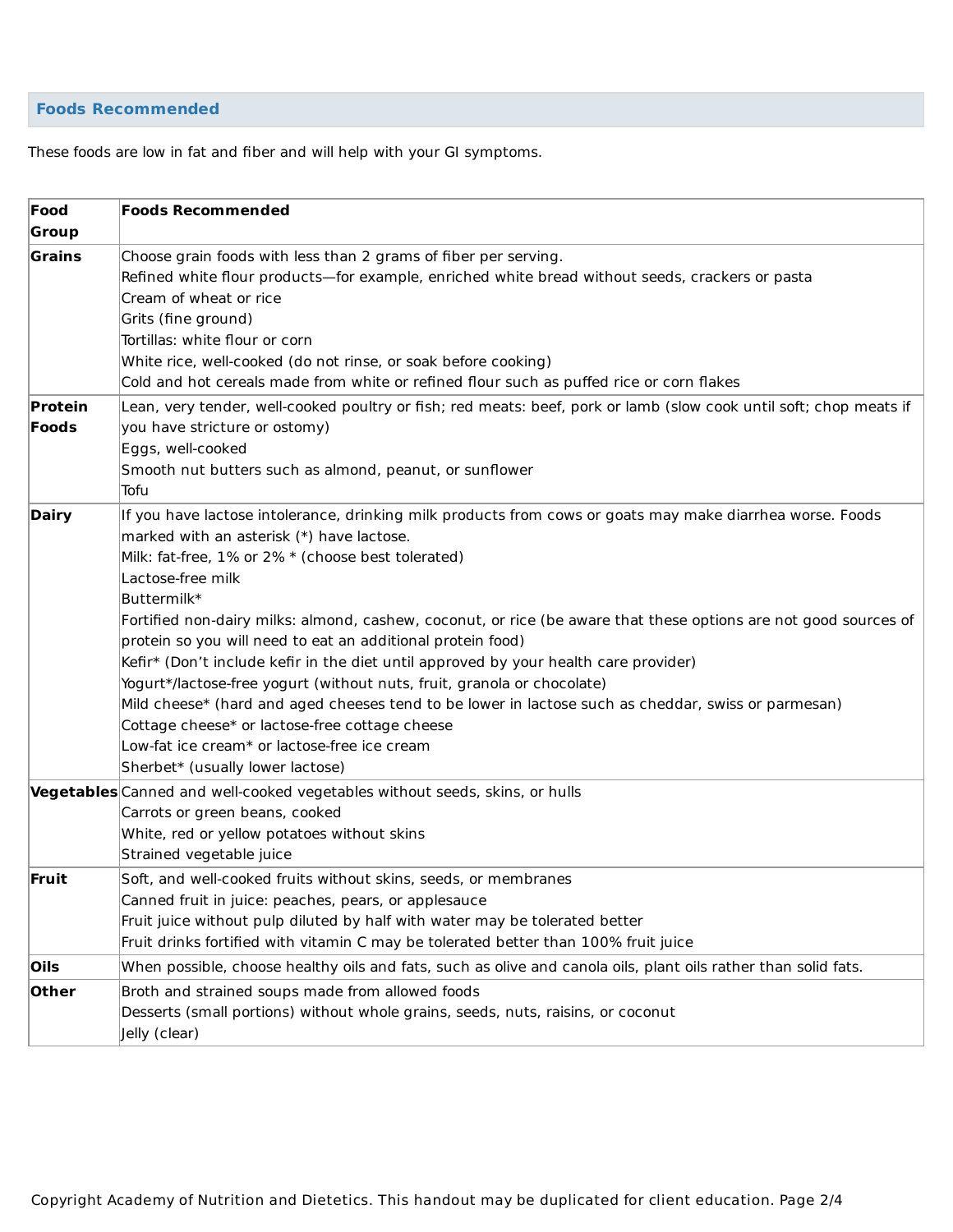### **Foods Not Recommended**

These foods are higher in fat and fiber and may make your GI symptoms worse.

| Food<br>Group | <b>Foods Not Recommended</b>                                                                                 |  |  |
|---------------|--------------------------------------------------------------------------------------------------------------|--|--|
| Grains        | Bread, whole wheat or with whole grain flour or seeds or nuts                                                |  |  |
|               | Brown rice, quinoa, kasha, barley                                                                            |  |  |
|               | Tortillas: whole grain                                                                                       |  |  |
|               | Whole wheat pasta                                                                                            |  |  |
|               | Whole grain and high-fiber cereals, including oatmeal, bran flakes or shredded wheat                         |  |  |
|               | Popcorn                                                                                                      |  |  |
| Protein       | Steak, pork chops, or other meats that are fatty or have gristle                                             |  |  |
| <b>Foods</b>  | Fried meat, poultry, or fish                                                                                 |  |  |
|               | Seafood with a tough or rubbery texture, such as shrimp                                                      |  |  |
|               | Luncheon meats such as bologna and salami                                                                    |  |  |
|               | Sausage, bacon, or hot dogs                                                                                  |  |  |
|               | Dried beans, peas, or lentils                                                                                |  |  |
|               | Hummus                                                                                                       |  |  |
|               | Sushi                                                                                                        |  |  |
|               | Nuts and chunky nut butters                                                                                  |  |  |
| <b>Dairy</b>  | Whole milk                                                                                                   |  |  |
|               | Pea milk and soymilk (may cause diarrhea, gas, bloating, and abdominal pain)                                 |  |  |
|               | Cream                                                                                                        |  |  |
|               | Half-and-half                                                                                                |  |  |
|               | Sour cream                                                                                                   |  |  |
|               | Yogurt with added fruit, nuts, or granola or chocolate                                                       |  |  |
|               | Vegetables Alfalfa or bean sprouts (high fiber and risk for bacteria)                                        |  |  |
|               | Raw or undercooked vegetables: beets; broccoli; brussels sprouts; cabbage; cauliflower; collard, mustard, or |  |  |
|               | turnip greens; corn; cucumber; green peas or any kind of peas; kale; lima beans; mushrooms; okra; olives;    |  |  |
|               | pickles and relish; onions; parsnips; peppers; potato skins; sauerkraut; spinach; tomatoes                   |  |  |
| Fruit         | Raw fruit                                                                                                    |  |  |
|               | Dried fruit                                                                                                  |  |  |
|               | Avocado, berries, coconut                                                                                    |  |  |
|               | Canned fruit in syrup                                                                                        |  |  |
|               | Canned fruit with mandarin oranges, papaya or pineapple                                                      |  |  |
|               | Fruit juice with pulp                                                                                        |  |  |
|               | Prune juice                                                                                                  |  |  |
|               | Fruit skin                                                                                                   |  |  |
| <b>Oils</b>   | Pork rinds                                                                                                   |  |  |